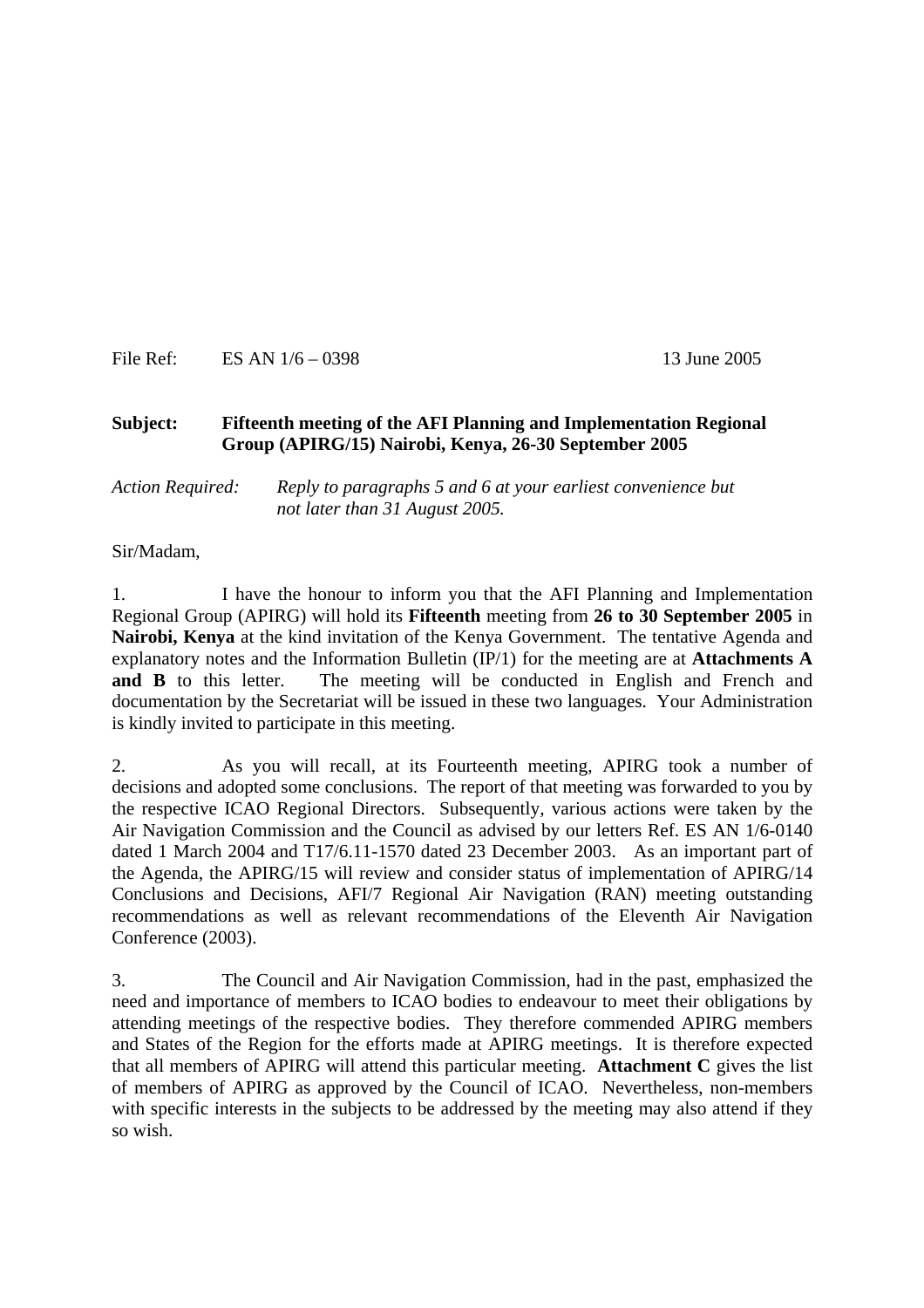4. Documentation for the meeting is being prepared based on reports of the contributory bodies namely, the eighth meeting of the Air Traffic Services Sub-Group (ATS/AIS/SAR/SG/8) including the APIRG RVSM Task Force, the sixth meeting of the AOP Sub-Group (AOP/SG/6), the first meeting of the Communications, Navigation, Surveillance Sub-Group (CNS/SG1), the APIRG GNSS Implementation Task Force and the seventh meeting of the Meteorology Sub-Group (MET/SG/7). Some of the reports have already been distributed to States through the respective ICAO Regional Offices and posted on the websites of the ICAO Regional Offices for the AFI Region. **As only a limited number of these reports will be made available at the meeting, APIRG members and other participants are requested to bring their own copies to the meeting.** As soon as they are made available, the relevant documentation will be given at ICAO Web Site: <http://www.icao.int/wacaf>; and [http://www.icao.int/esaf.](http://www.icao.int/esaf)

5. Those intending to submit papers should ensure that these reach the Secretariat not later than **17 August 2005** and where possible should be in English and French. Papers should be forwarded by e-mail, if possible in order to expedite and facilitate their reproduction. Papers received after that date will be distributed only in the languages in which they are received.

6. Kindly advise me of your participation in the APIRG/15 meeting as soon as possible but in any case not later than **31 August 2005**, giving the names and functions of all participants from your State. Given the strict security measures applied at the United Nations Complex in Nairobi, I urge you to complete the nomination forms for your nominees at Appendix D providing this information in order to facilitate clearance of the delegates.

Accept, Sir/Madam, the assurances of my highest consideration.

 Lot Mollel Regional Director

*Attachment A: Tentative Agenda and Explanatory Notes Attachment B: Information bulletin and hotel list Attachment C: List of APIRG Members Attachment D: Nomination Form*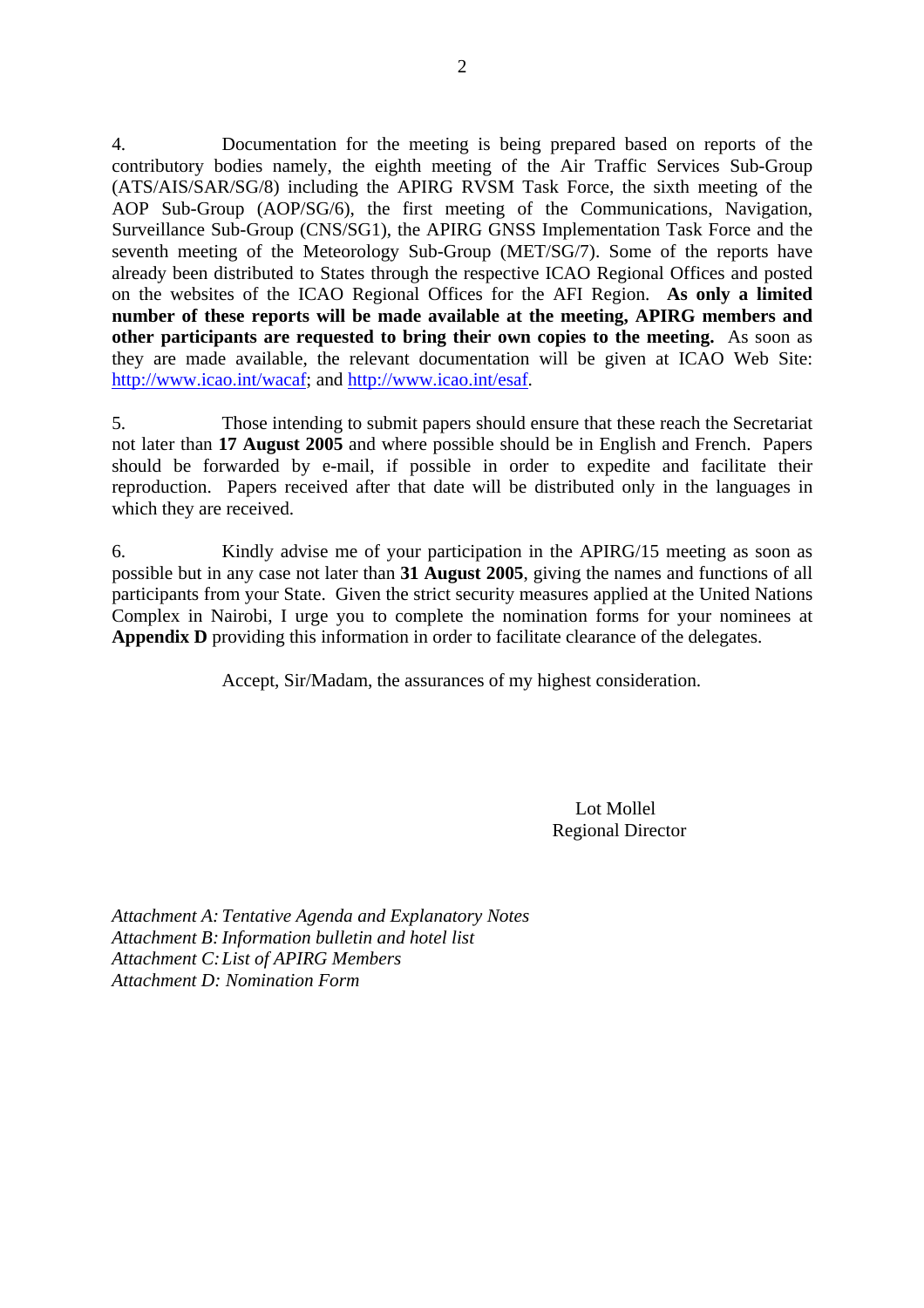

#### **INTERNATIONAL CIVIL AVIATION ORGANIZATION**

#### **AFI PLANNING AND IMPLEMENTATION REGIONAL GROUP FIFTEENTH MEETING (APIRG/15)**

(Nairobi, Kenya, 26 – 30 September 2005)

## **TENTATIVE AGENDA**

#### **(Presented by the Secretariat)**

| <b>Agenda Item 1:</b> | <b>Election of Chairperson and Vice Chairpersons.</b>                                                                         |                                                                                                                                                                                                 |  |  |  |
|-----------------------|-------------------------------------------------------------------------------------------------------------------------------|-------------------------------------------------------------------------------------------------------------------------------------------------------------------------------------------------|--|--|--|
| <b>Agenda Item 2:</b> | <b>Action by Air Navigation Commission (ANC) and Council on</b><br><b>APIRG/14 Meeting report.</b>                            |                                                                                                                                                                                                 |  |  |  |
| <b>Agenda Item 3:</b> | <b>Review and follow-up of APIRG/14 Conclusions and Decisions</b><br>including outstanding AFI/7 RAN Meeting recommendations. |                                                                                                                                                                                                 |  |  |  |
| <b>Agenda Item 4:</b> | <b>Air Navigation issues</b>                                                                                                  |                                                                                                                                                                                                 |  |  |  |
|                       | 4.1<br>4.2<br>4.3<br>4.4                                                                                                      | <b>Aerodrome Operations</b><br>Communication, Navigation and Surveillance<br>Air Traffic Management (ATS, AIS & SAR)<br><b>Aeronautical Meteorology</b>                                         |  |  |  |
| <b>Agenda Item 5:</b> | Deficiencies in the Air Navigation fields                                                                                     |                                                                                                                                                                                                 |  |  |  |
|                       | 5.1<br>5.2                                                                                                                    | Unifed Strategy for resolving safety-related deficiencies<br>List of deficiencies in the air navigation field                                                                                   |  |  |  |
| <b>Agenda Item 6:</b> | Review of significant developments related to air navigation                                                                  |                                                                                                                                                                                                 |  |  |  |
|                       | 6.1<br>6.2<br>6.3                                                                                                             | Follow-up on the outcome of the Eleventh Air Navigation<br>Conference<br>Outcome of the 35 <sup>th</sup> session of the Assembly on air<br>navigation issues<br><b>Upcoming ALLPIRG meeting</b> |  |  |  |
| <b>Agenda Item 7:</b> | <b>Inter-regional coordination</b>                                                                                            |                                                                                                                                                                                                 |  |  |  |
|                       |                                                                                                                               | $7.1 \qquad \beta \wedge T/12$ coordination Meeting                                                                                                                                             |  |  |  |

- 7.1 SAT/12 coordination Meeting
- 7.2 AFI MID ATM/CNS coordination meeting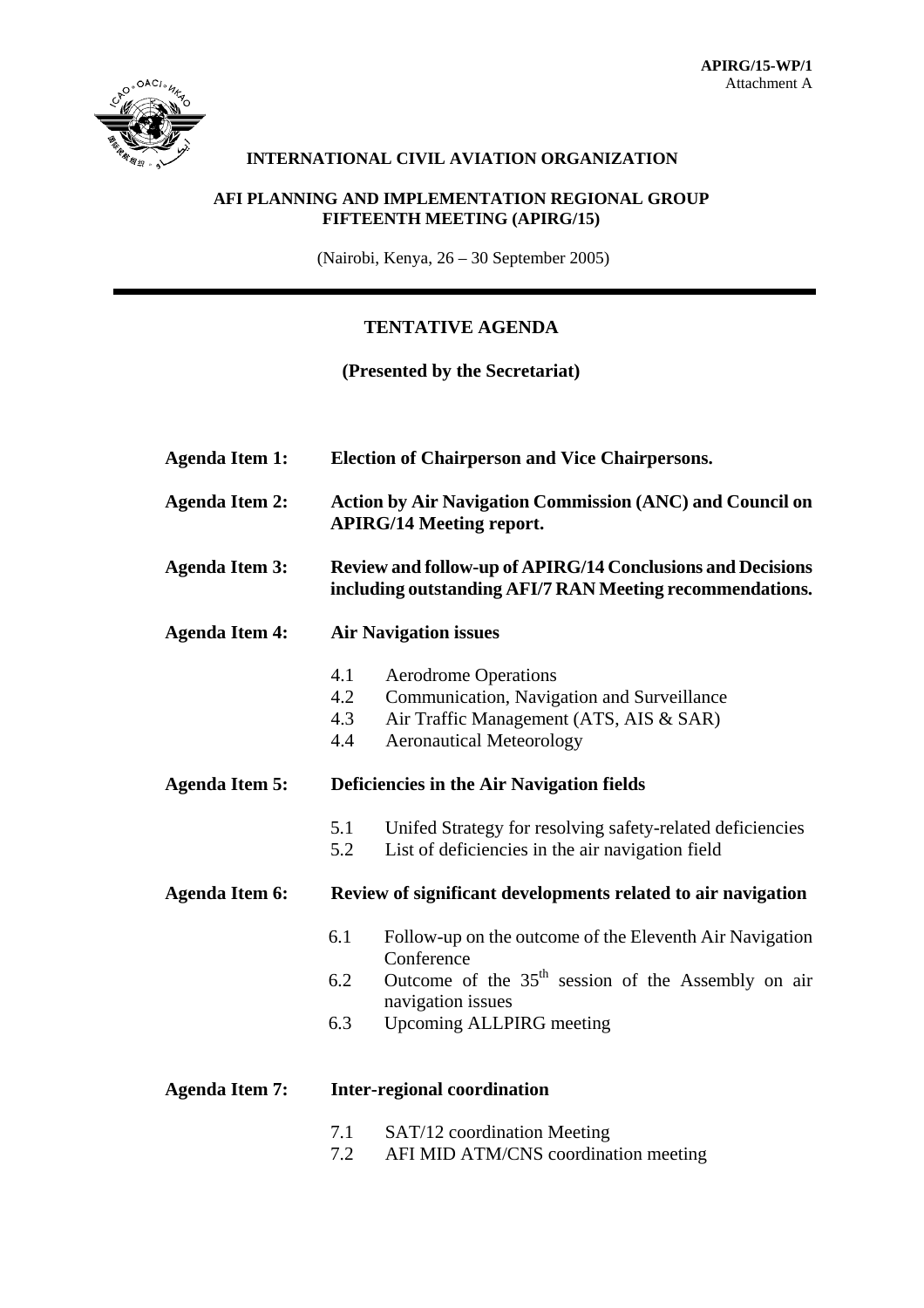**Agenda Item 8: Future work programme of APIRG** 

**Agenda Item 9: Any other business**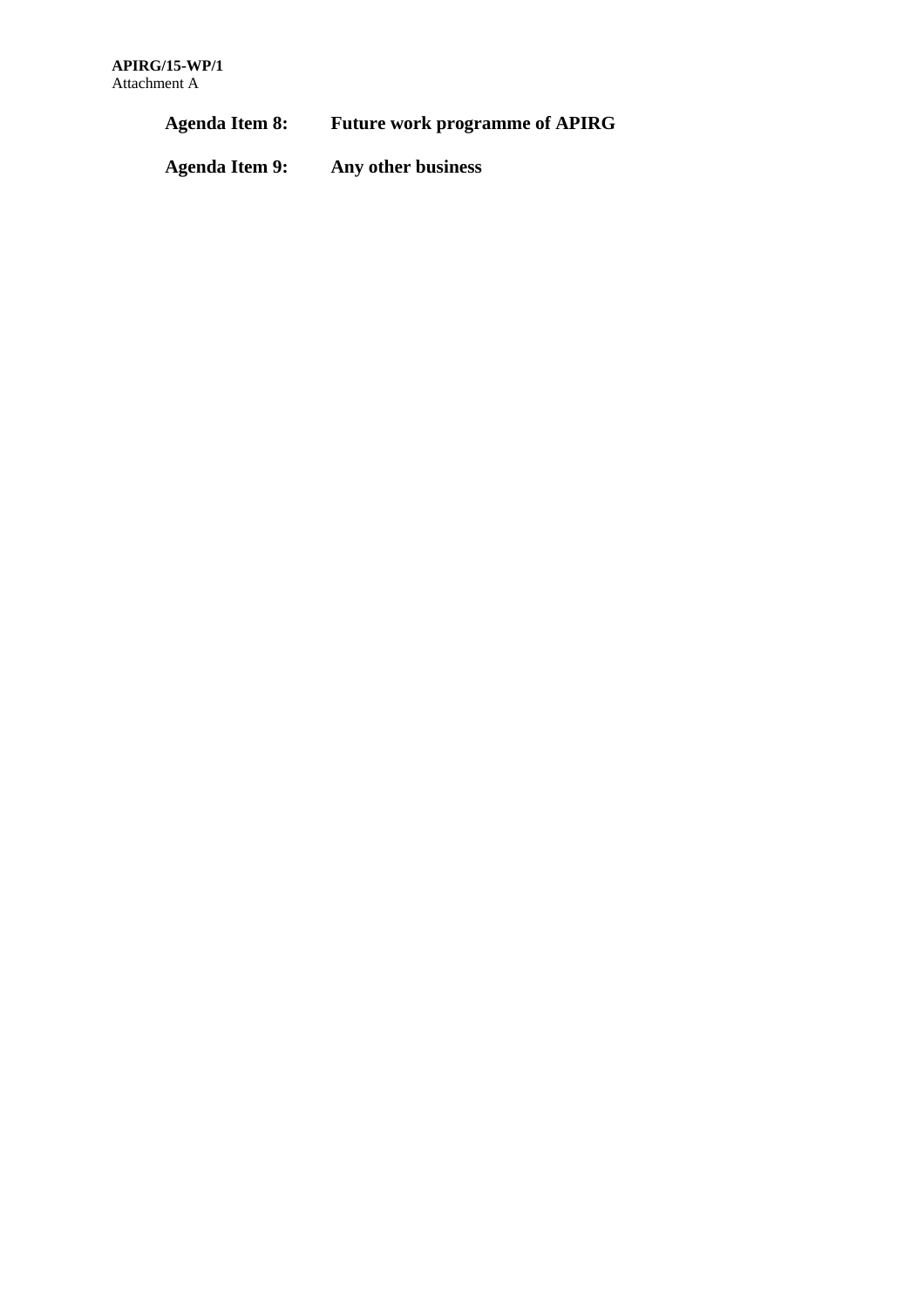#### **Notes on the Agenda**

#### **Agenda Item 1: Election of Chairperson and Vice Chairpersons**

Under this agenda item the meeting will consider as appropriate election of Chairperson and Vice-Chairpersons in accordance with Part II, para. 3.1.1, Part III, paras. 6.1 and 6.2 of the APIRG Procedural Handbook.

#### **Agenda Item 2: Action by Air Navigation Commission (ANC) and Council on APIRG/14 Meeting report.**

The meeting under this agenda item will review actions taken by the Air Navigation Commission (ANC) and Council on APIRG/14 Meeting Report**.** 

#### **Agenda Item 3: Review and follow-up of APIRG/14 Conclusions and Decisions and outstanding AFI/7 RAN Meeting recommendations**

Under this agenda item the meeting will review and consider status of implementation of all APIRG/14 Conclusions and Decisions including AFI/7 RAN Meeting recommendations. The meeting will reinstate those which are still valid. It will also review and consider relevant recommendations of the Eleventh Air Navigation Conference (2003).

#### **Agenda Item 4: Air Navigation issues**

The meeting will under this agenda item consider and take action on the recent reports of the meetings of its subsidiary bodies namely the AOP, ATS/AIS/SAR including the APIRG RVSM Task Force, CNS including APIRG GNSS Implementation Task Force, and MET Sub-Groups.

#### **Agenda Item 5: Deficiencies in the Air Navigation field in the AFI Region**

The Group, under this agenda item, will review State by State the consolidated list of deficiencies that constitute the major obstacle to the provision of efficient Air Navigation services. The Group will also discuss modalities of implementing ICAO's new unified strategy to resolve safety-related deficiencies. These will include enhancing safety oversight performance mechanisms such as States sharing experts under the Cooperative Development of Operational Safety and Continuing Airworthiness Programme (COSCAP) and other sub-regional partnerships.

#### **Agenda Item 6: Review of significant developments related to air navigation**

The Group will discuss required follow-up on the outcome of the Eleventh Air Navigation Conference and related air navigation resolutions emanating from the  $35<sup>th</sup>$  Session of the Assembly. The Group will also have opportunity to discuss issues which they consider relevant for discussion at the next ALLPIRG meeting.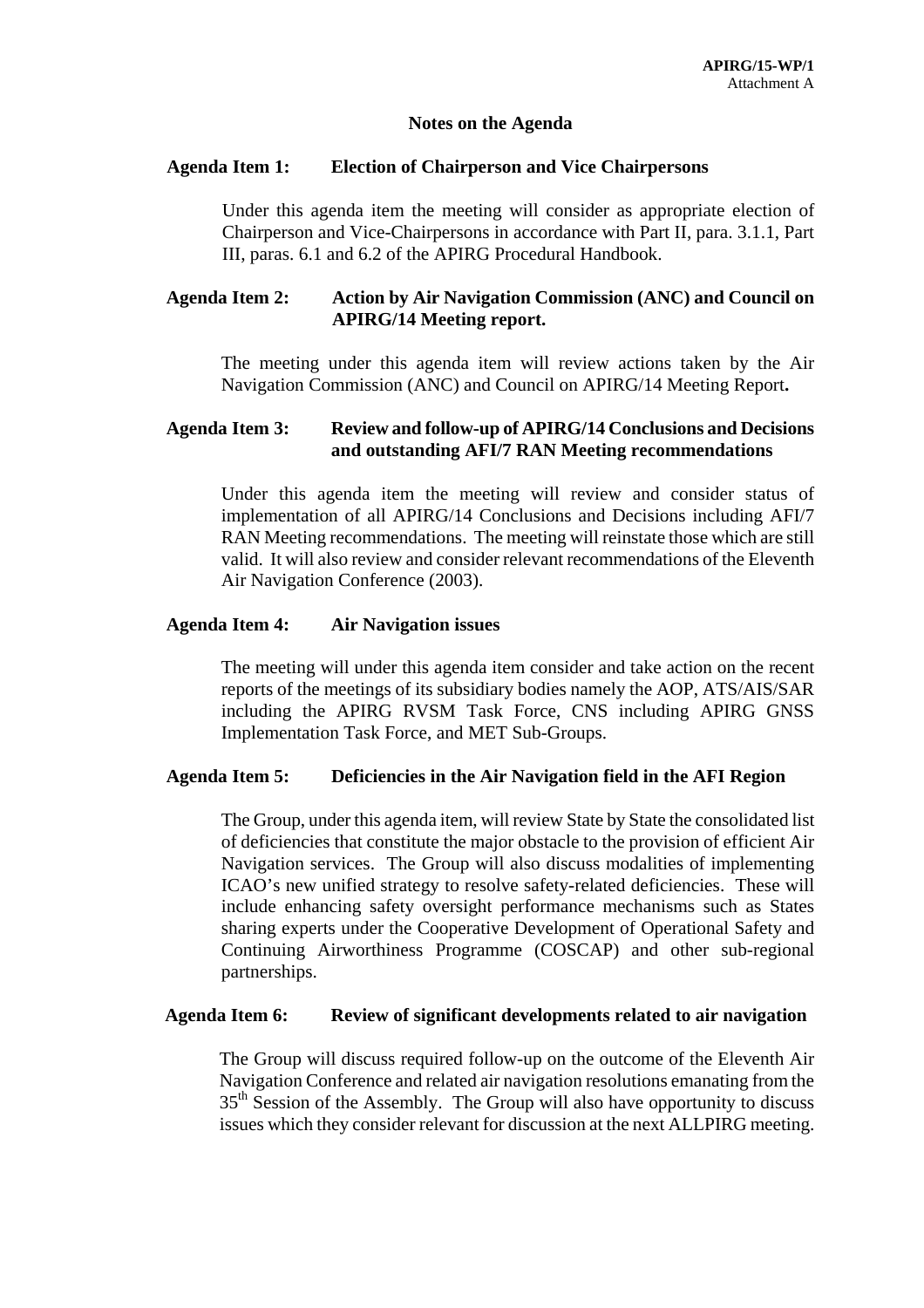#### **Agenda Item 7: Inter-regional coordination**

The meeting under this agenda item will consider the outcome of the SAT/12 coordination meeting, AFI MID ATM/CNS coordination meeting and other items requiring inter-regional coordination.

#### **Agenda Item 8: Future work programme of APIRG**

Under this item the Group will develop its future work programme including those of its contributory bodies, the priorities to be assigned to its tasks and the future meeting programme.

#### **Agenda Item 9: Any other business**

Under this agenda item the Group will consider matters not dealt with under previous items.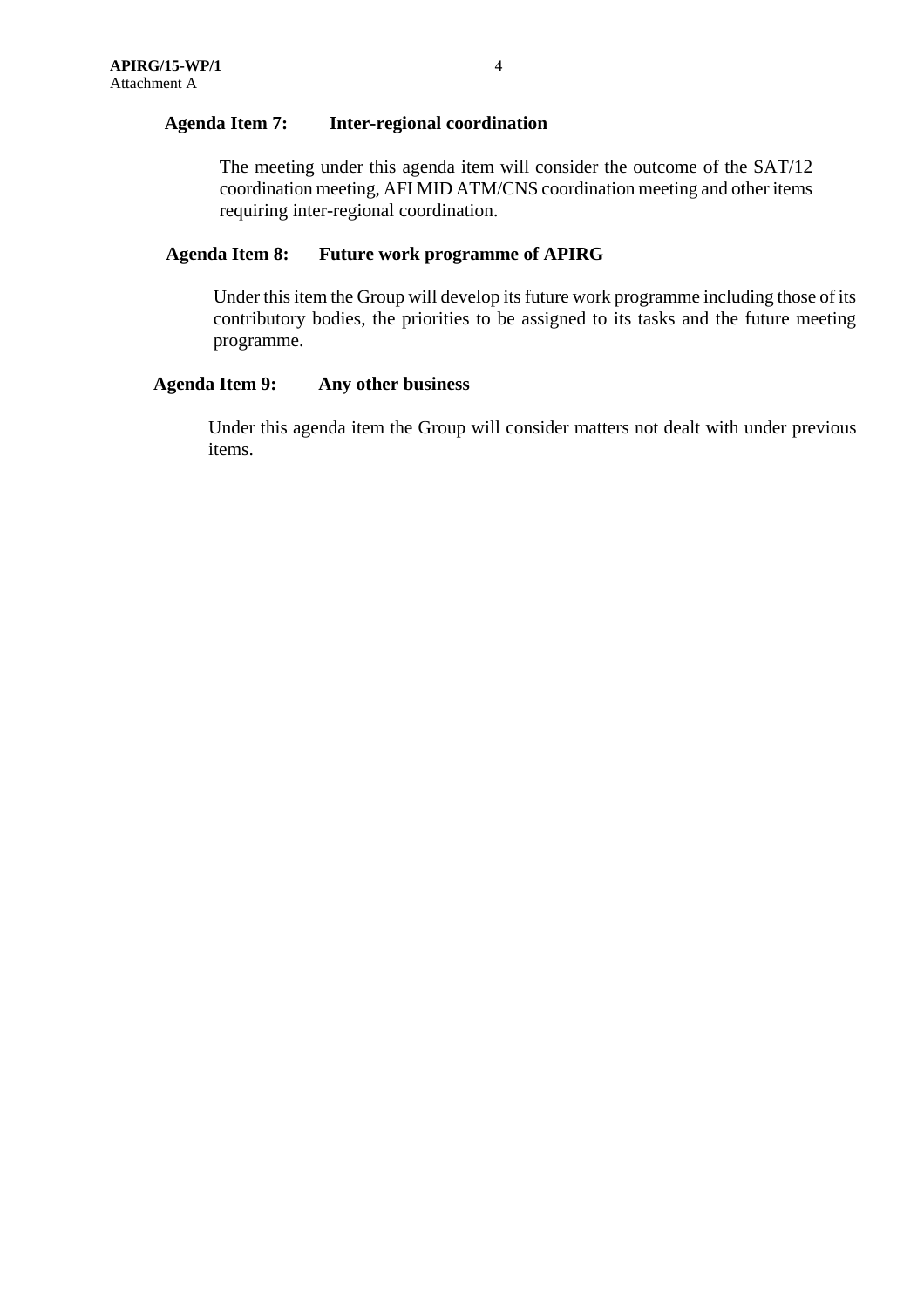

#### **INTERNATIONAL CIVIL AVIATION ORGANIZATION EASTERN AND SOUTHERN AFRICAN OFFICE**

### **Fifteenth meeting of the AFI Planning and Implementation Regional Group (APIRG/15)**

**(Nairobi, Kenya, 26-30 September 2005)**

#### **INFORMATION BULLETIN**

#### 1. **SITE OF THE MEETING**

1.1 The Meeting will be held in the Conference Room of the United Nations Office at Nairobi (UNON). A map of the UNON Complex can be found at http://www.unon.org, click on "UNON Complex Facilities" and then on "View UNON MAP".

1.2 The opening of the meeting is planned at 1000 hours on Monday 26 September 2005.

1.3 The ICAO Eastern and Southern African Office (ESAF) is located within the UNON Complex at Block I. The working hours of the Office are 0800 - 1630. The ICAO Regional Office contacts are:

| Telephone: | $(254\ 20)\ 62\ 23\ 95/96$       |
|------------|----------------------------------|
| Fax:       | $(254\ 20)$ 62 30 28 or 62 10 92 |
| E-mail:    | $icao@icao.$ unon.org            |

#### 1.4 **Registration**

Registration of participants will be from 0815 to 1000 hours.

#### 2. **HOTELS**

2.1 Participants are requested to make their own hotel reservations. A list of recommended hotels is attached. When reserving participants should state that they are attending an ICAO meeting. A map of the Nairobi Central Business District is attached. Additional information on hotels can be found at http://www.unon.org, click on "Places to stay".

#### 3. **VISA**

3.1 All travellers arriving in Kenya should have a valid passport. Kenyan entry visas are not required for nationals of a number of countries. Participants are therefore advised to ascertain whether or not they are exempt from the Kenyan entry visa requirement. Those who are not exempt should apply for visas well in advance from Kenyan Embassies or High Commissions, which will issue them upon presentation of documentation showing that the applicants are designated representatives to a particular UN meeting held in Nairobi.

3.2 In countries where there is no Kenyan Embassy or High Commission, the British Embassy or High Commission will generally represent Kenya, and be in a position to issue visas.

#### 4. **TRANSPORT**

4.1 Jomo Kenyatta International Airport is situated 16 kilometres (at 20 minutes drive) from the city centre. The taxi fare from the airport to the city centre is approximately Kshs. 1400.00. However, it is advisable to establish the fare before getting into the vehicle. It is also wise to ensure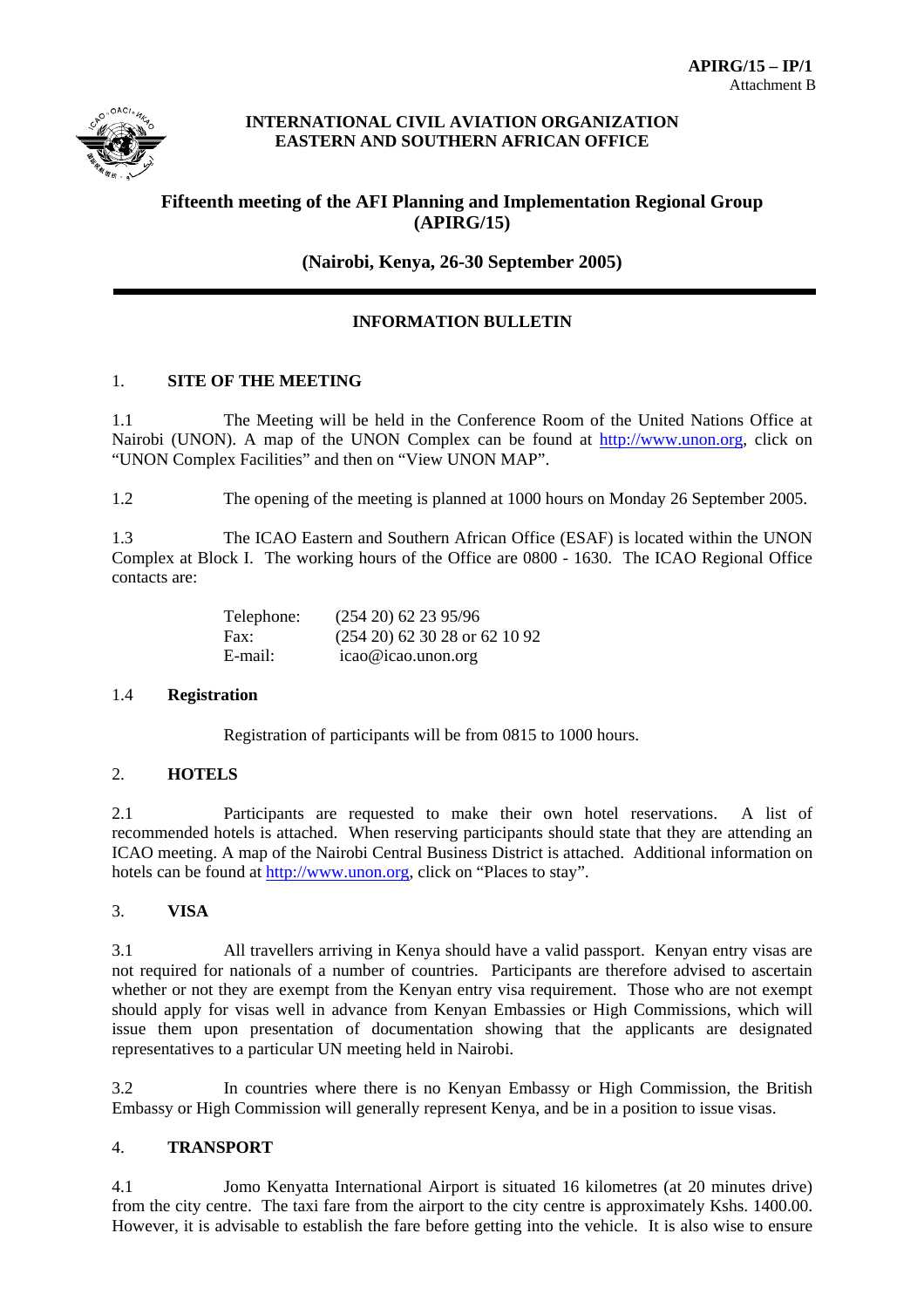that the taxi is from a reputable company. A number of hotels provide transfer services to/from the airport. This can be ascertained when making a booking

4.2 Public transport is not readily available and should certainly be avoided at peak hours as most transportation is filled to more than capacity.

#### **Transport to/from the ESAF Office**

4.3 Transportation to/from the ESAF Office will be provided to all delegates. The bus will depart from the SixEighty Hotel at 08:00 hours. Delegates residing in other hotels will be expected to proceed to the SixEighty Hotel before this time.

#### 5. **CLIMATE**

5.1 The mean minimum temperature during the month of September is 10°C and the mean maximum temperature is 24°C. The mean relative humidity is 66 per cent. The month of September is relatively dry.

#### 6. **SECURITY**

6.1 Please visit the site http://www.unon.org, and click on "Security Advice" for the latest security advice. Participants will have to retrieve their badge at the security post at the entrance of the UNON complex in order to be admitted into the campus. It is therefore important that the Regional Office be advised as soon as possible of the names of the participants.

#### 7. **HEALTH**

7.1 A yellow fever vaccination certificate is mandatory for travellers over one year of age coming from infested areas. However, as there has been an outbreak of yellow fever in certain regions of Kenya it is advisable that all visitors are vaccinated 10 days prior to departure. Please visit the World Health Organization (WHO) site http://www.who.int/ith/ for information on Kenya.

#### 8. **CURRENCY**

8.1 The commercial banks and private forex bureaus provide exchange facilities. Most banks are open between 9 a.m. and 4 p.m. from Monday to Friday and between 9 a.m. and 11 a.m. on the first and last Saturday of the month. There are also a number of forex bureaux in the city centre. For those who may need Kenyan currency immediately on arrival, the banks at Jomo Kenyatta International Airport are open daily from 7 a.m. to midnight.

8.2 Kenyan shilling exchange rates are determined by the inter bank trade which varies daily. The mean rate for 1 United States dollar is Kshs 76.00 in June 2005.

8.3 Banking facility is available at the UN Gigiri Complex.

8.4 Upon leaving Nairobi, delegates will have to pay the airport departure tax in local or foreign currency (equivalent to US\$20), if it is not already included in the air ticket.

-------------------------

 $-2-$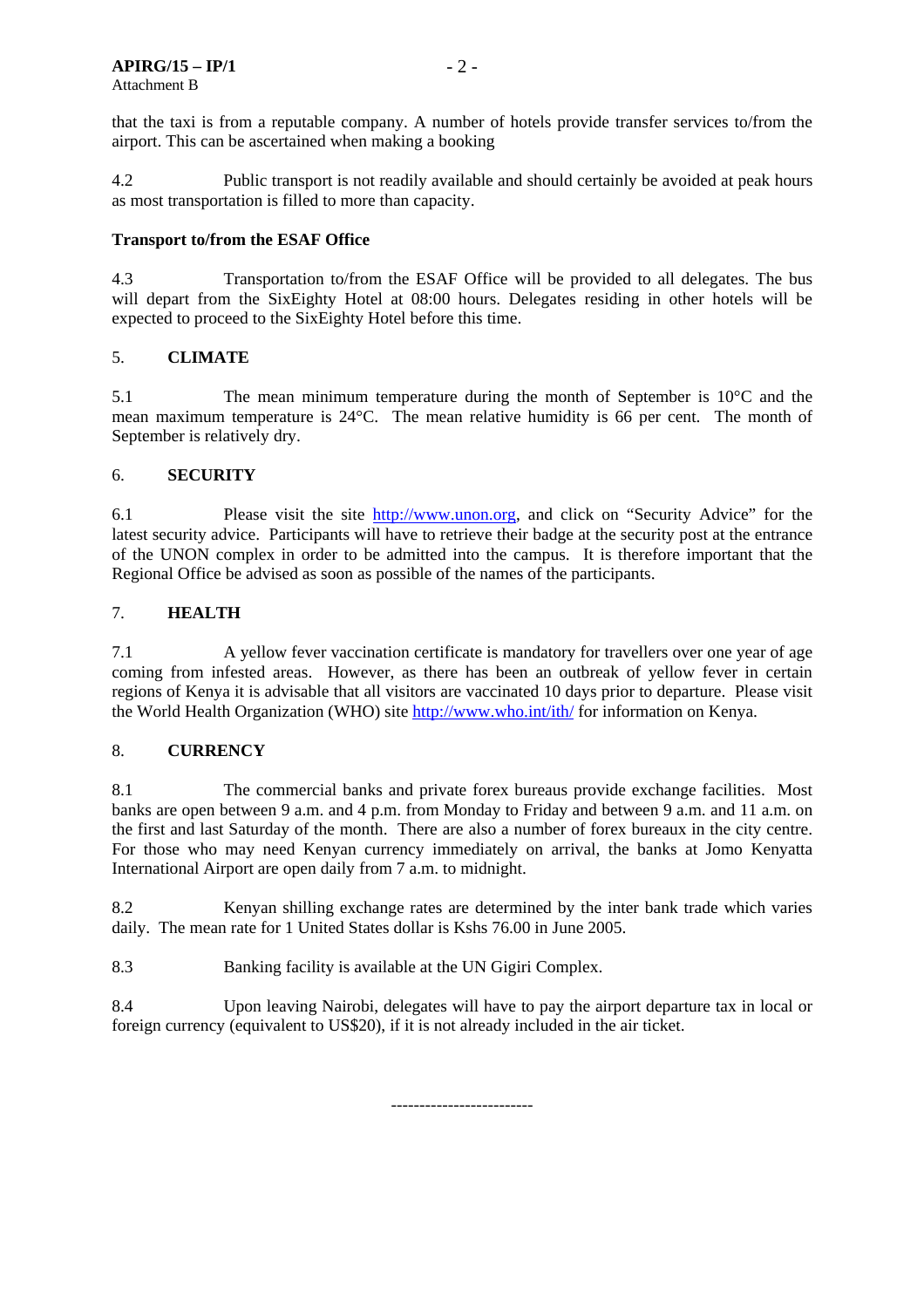#### **LIST OF HOTELS/RATES List of Hotels as at 11 May 2004**

| <b>HOTELS</b>           | <b>RATES</b><br><b>TARIFS</b><br><b>USS</b>            | <b>ADDRESSE</b>                              | <b>TELEFAX</b><br>NO.           | <b>TELEPHONE</b>         | <b>Email</b>                                              |
|-------------------------|--------------------------------------------------------|----------------------------------------------|---------------------------------|--------------------------|-----------------------------------------------------------|
| Intercontinental Hotel  | 89.00 Single (SBB)<br>109.00 double (DBB)              | Cr. City Hall Way, Uhuru<br>Highway          | (254 20) 320000030<br>32000 036 | 254 20 32000 210         | $(254 20) 32000000$ or $nairobi@interconti.com$           |
| Holiday Inn             | 113.00 (SBB) incl.<br>150.00 (DBB)                     | Cor. Parklands Road and<br><b>Mpaka Lane</b> | 254 2 748823                    | 254 2 740920/1<br>740906 | Mayfair@africaonline.co.ke                                |
| SixEighty Hotel         | 50.00 (SO)<br>80.00 (BO)                               | Cr. Muindi Mbingu<br>Street/Kenyatta Avenue  | $(254\ 20)\ 343875$<br>218314   | $(254\ 20)\ 315680$      | info@680-hotel.co.ke                                      |
| The Stanley             | 95.00 Deluxe Rm (Single Cr. Kenyatta<br>or Double (BO) | Avenue/Kimathi Street                        | (254 20) 229388                 | $(254\ 20)\ 228830$      | reservations@thestanly.sarova.c<br>o.ke                   |
|                         | 140.00 Club Rm (Single)<br>or Double (BO)              |                                              | <b>Reserv. 254 20</b><br>715566 | Reserv. 254 20 713333    |                                                           |
| Hilton Hotel            | 80.00 (SBB) incl.<br>100.00 (DBB) incl.                | <b>Mama Ngina Street</b>                     | (254 20 250099 or<br>226477     | $(254\ 20)\ 250000$      | hilton@africaonline.co.ke                                 |
| Nairobi Safari Club     | 100.00 (SUB)<br>110.00 (DUB)                           | University Way/Koinange<br><b>Street</b>     | $(254\ 20)\ 331201$             | $(254\ 20)\ 251333$      | nsclub@africaonline.co.ke                                 |
| Meridian Court Hotel    | 41.00 (SO)<br>55.00 (DO)                               | Murang'a Road, off Moi<br>Avenue             | $(254\ 20)\ 333658$             | $(254\ 20)\ 333916$      | info@meridianhotelkenya.com<br>www.meridianhotelkenya.com |
| Landmark Hotel          | 98.00 (SBB)<br>117.00 (DBB)                            | Chiromo Road, Westlands                      | $(254\ 20)\ 448977$             | $(254 20)$ 448713/-7     | Reservations@sarova.co.ke                                 |
| <b>Grand Regency</b>    | $95.00$ (SB) + 28% taxes<br>110.00 (DBB)               | <b>Loita Street</b>                          | 254 (20) 217120                 | $(254\ 20)\ 228820$      |                                                           |
| <b>Ambassador Hotel</b> | 45.00(SB)<br>60.00(DB)                                 | Moi Avenue                                   | $(254\ 20)\ 336860$             | $(254\ 20)\ 336809$      |                                                           |

*Rates may change without notice.* DBB = Double Bed & Breakfast, SBB = Double Bed & Breakfast, SO = Single Bed only; DO = Double Bed only SBO = Suite Bed only. Rates are quoted in US Dollars. Transport will be available from Six-Eighty Hotel each day at 0830 hours.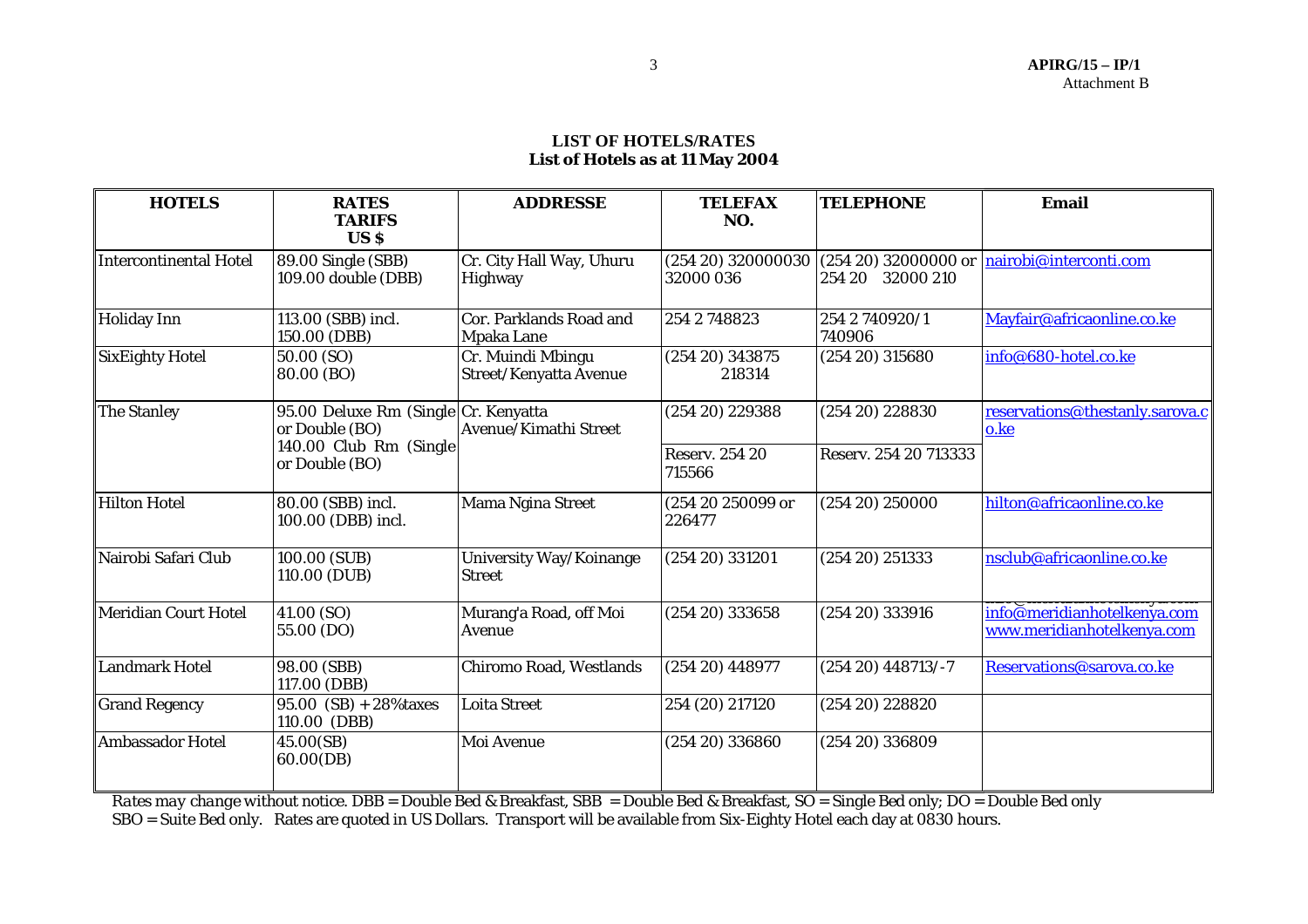# CENTRAL NATROBI

**PARALLE** 



#### Hotels

- 
- 
- $\overline{A}$ Intercontinental Hatel
- 5 680 Hotel
- New Stanley Hotel  $\ddot{\circ}$
- $\overline{z}$ Hilton 1-ptel 8
- Nairobi Safari Club  $\mathbf 9$ Norfolk Hotel
- 10 Meridian Court Hotel
- 11 Ambassador Hotel
- 
- 12 Grand Regency

# Government and other main buildings

H

- Central Police Station А
- B Kenya Airways Terminal
- $\mathsf C$ City Market
- D National Archives
- $\pmb{\epsilon}$ Parliament Buildings  $\pmb{\mathsf{F}}$ 
	- Ministry of Foreign Affairs
- G Kenyatta International Conference Centre

88.23 P

Ŷ.

General Post Office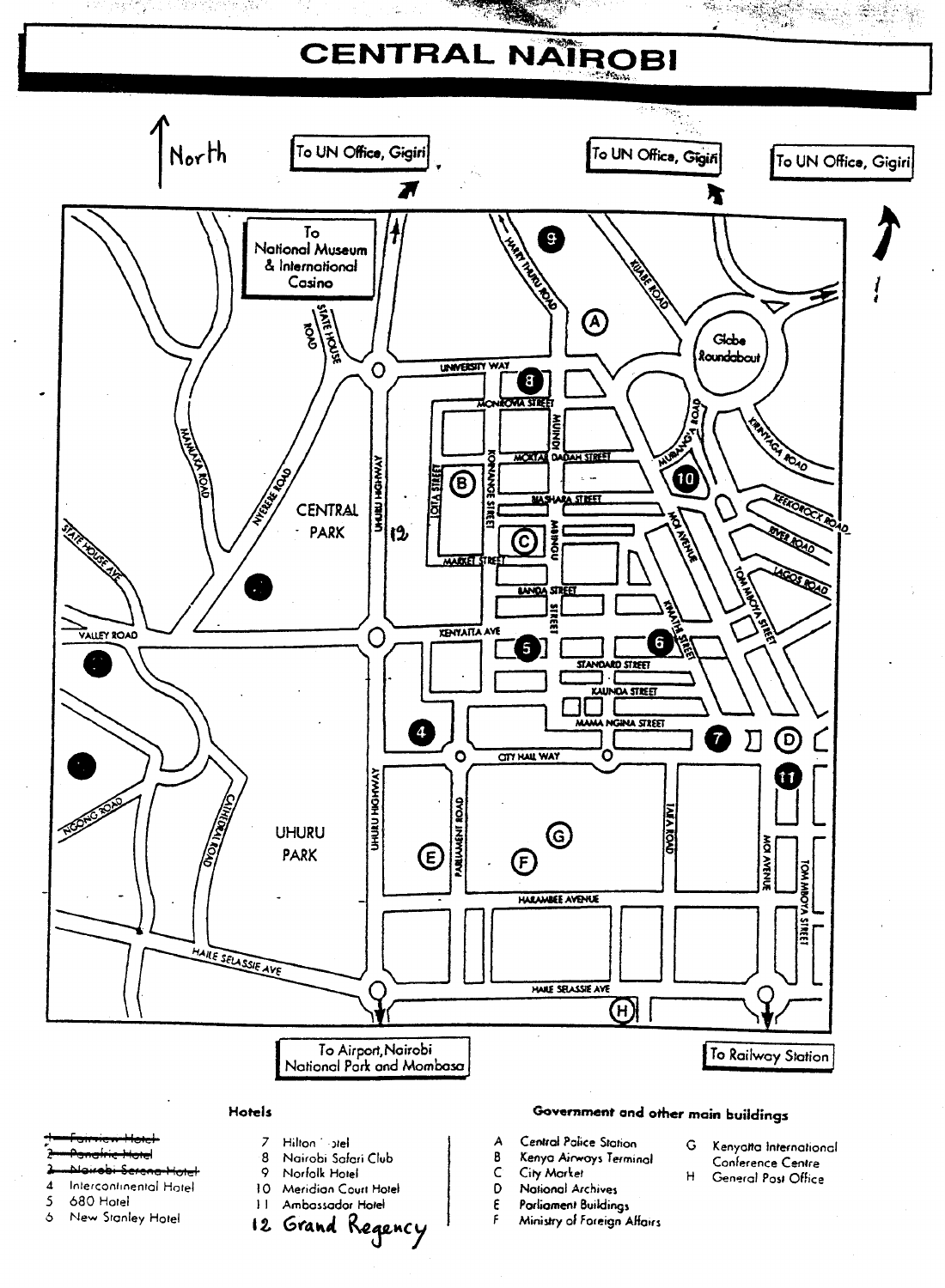### **MEMBERS OF APIRG**

- **1. Algeria**
- **2. Angola**
- **3. Cameroon**
- **4. Cape Verde**
- **5. Chad**
- **6. Congo**
- **7. Côte d'Ivoire**
- **8. Egypt**
- **9. Eritrea**
- **10. Ethiopia**
- **11. France**
- **12. Gabon**
- **13. Ghana**
- **14. Guinea**
- **15. Kenya**
- **16. Lesotho**
- **17. Malawi (also representing Zimbabwe)**
- **18. Mali**
- **19. Mauritania**
- **20. Morocco**
- **21. Niger**
- **22. Nigeria**
- **23. Senegal (also representing the Gambia)**
- **24. South Africa**
- **25. Spain**
- **26. Sudan**
- **27. Togo**
- **28. Tunisia**
- **29. Uganda**
- **30. United Republic of Tanzania**
- **31. Zambia**

**ASECNA IATA IFALPA**